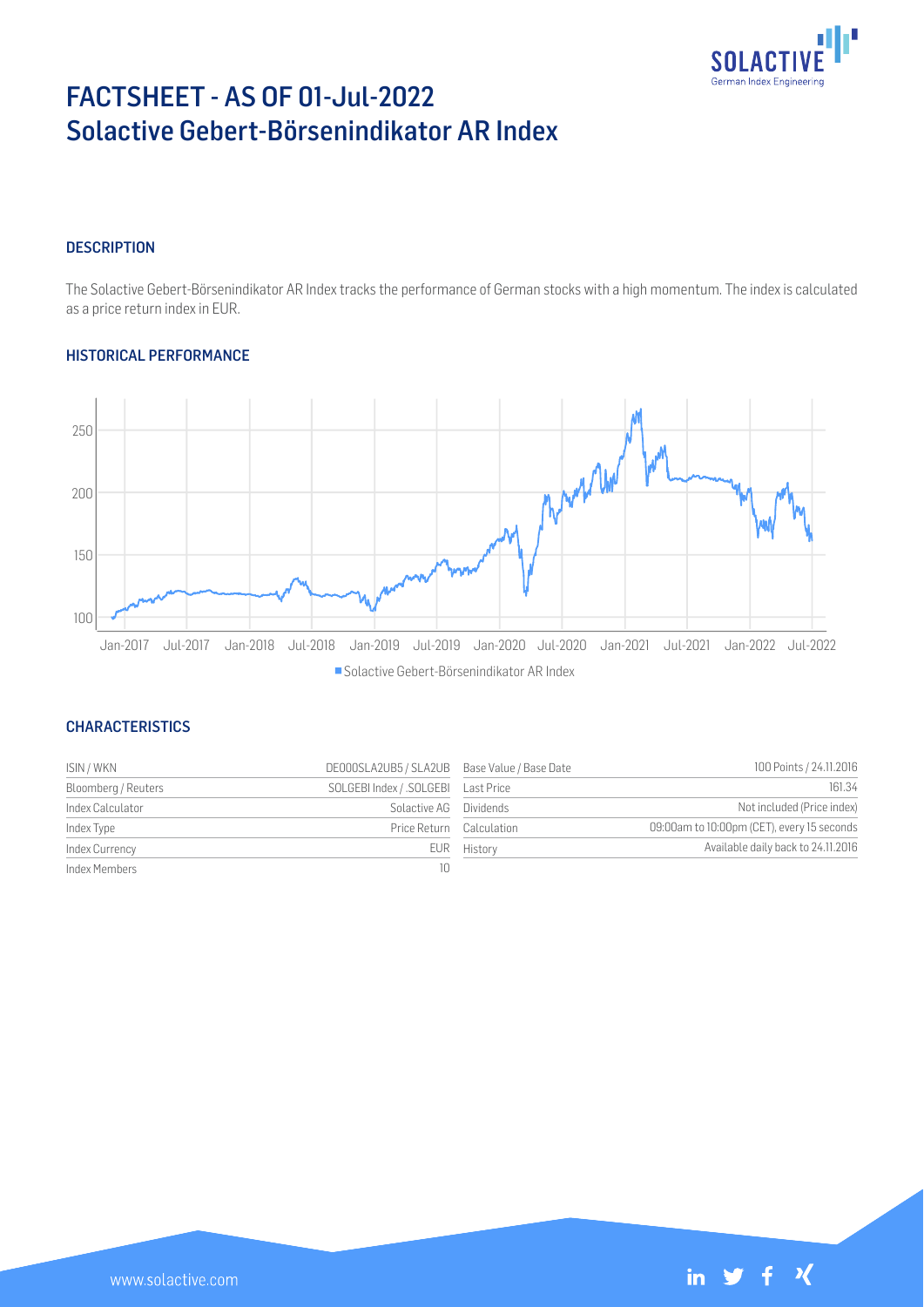

### **STATISTICS**

| <b>EUR</b>         | 30D       | 90D        | 180D       | 360D                  | <b>YTD</b> | Since Inception       |
|--------------------|-----------|------------|------------|-----------------------|------------|-----------------------|
| Performance        | $-11.73%$ | $-18.56\%$ | $-19.96\%$ | $-23.59%$             | $-19.96\%$ | 61.34%                |
| Performance (p.a.) |           |            |            |                       |            | 8.92%                 |
| Volatility (p.a.)  | 33.72%    | 32.01%     | 33.58%     | 26.27%                | 33.58%     | 22.76%                |
| High               | 187.91    | 207.85     | 207.85     | 213.98                | 207.85     | 267.04                |
| Low                | 160.76    | 160.76     | 160.76     | 160.76                | 160.76     | 98.30                 |
| Sharpe Ratio*      | $-2.30$   | $-1.75$    | $-1.06$    | $-0.89$               | $-1.06$    | 0.42                  |
| Max. Drawdown      | $-14.45%$ | $-22.66\%$ | $-22.66\%$ | $-24.87\%$            | $-22.66\%$ | $-39.80%$             |
| VaR 95 \ 99        |           |            |            | $-49.2\%$ \ $-81.5\%$ |            | $-37.5\%$ \ $-68.1\%$ |
| CVaR 95 \ 99       |           |            |            | $-68.6\%$ \ $-99.9\%$ |            | $-59.3\%$ \ $-94.1\%$ |

\* Up to 31 December 2021, ex-post Sharpe ratios use as input for the risk free rate term the London Inter-Bank Offered rates in the respective currencies of the index and at a term equal to the observation period. From 3 J 2022 onwards, Sharpe ratios will be / are calculated using as reference risk free rate input the overnight replacement rate for these currencies, namely SONIA (for GBP), SOFR (for USD) and EURIBOR Overnight (for EUR).

COMPOSITION BY CURRENCIES

## COMPOSITION BY COUNTRIES





## COMPONENTS AS OF 01-Jul-2022

| Ticker                | Currency   | Country | Company                         | Index<br>Weight (%) |
|-----------------------|------------|---------|---------------------------------|---------------------|
| RHM GY Equity         | <b>EUR</b> | DE      | RHEINMETALL AG                  | 13.15%              |
| <b>HLAG GY Equity</b> | <b>EUR</b> | DE      | HAPAG-LLOYD AG                  | 12.14%              |
| <b>HAG GY Equity</b>  | <b>EUR</b> | DE      | <b>HENSOLDT AG</b>              | 11.30%              |
| <b>SDF GY Equity</b>  | <b>EUR</b> | DE      | $K+SAG$                         | 10.69%              |
| <b>CBK GY Equity</b>  | <b>EUR</b> | DE      | COMMERZBANK AG                  | 10.55%              |
| <b>VBK GY Equity</b>  | <b>EUR</b> | DE      | VERBIO VEREINIGTE BIOENERGIE AG | 10.16%              |
| <b>BOSS GY Equity</b> | <b>EUR</b> | DE      | HUGO BOSS AG                    | 9.91%               |
| <b>MRK GY Equity</b>  | <b>EUR</b> | DE      | MERCK KGAA                      | 8.73%               |
| NEM GY Equity         | <b>EUR</b> | DE      | NEMETSCHEK SE                   | 6.97%               |
| SIX2 GY Equity        | <b>EUR</b> | DE      | SIXT SF                         | 6.40%               |